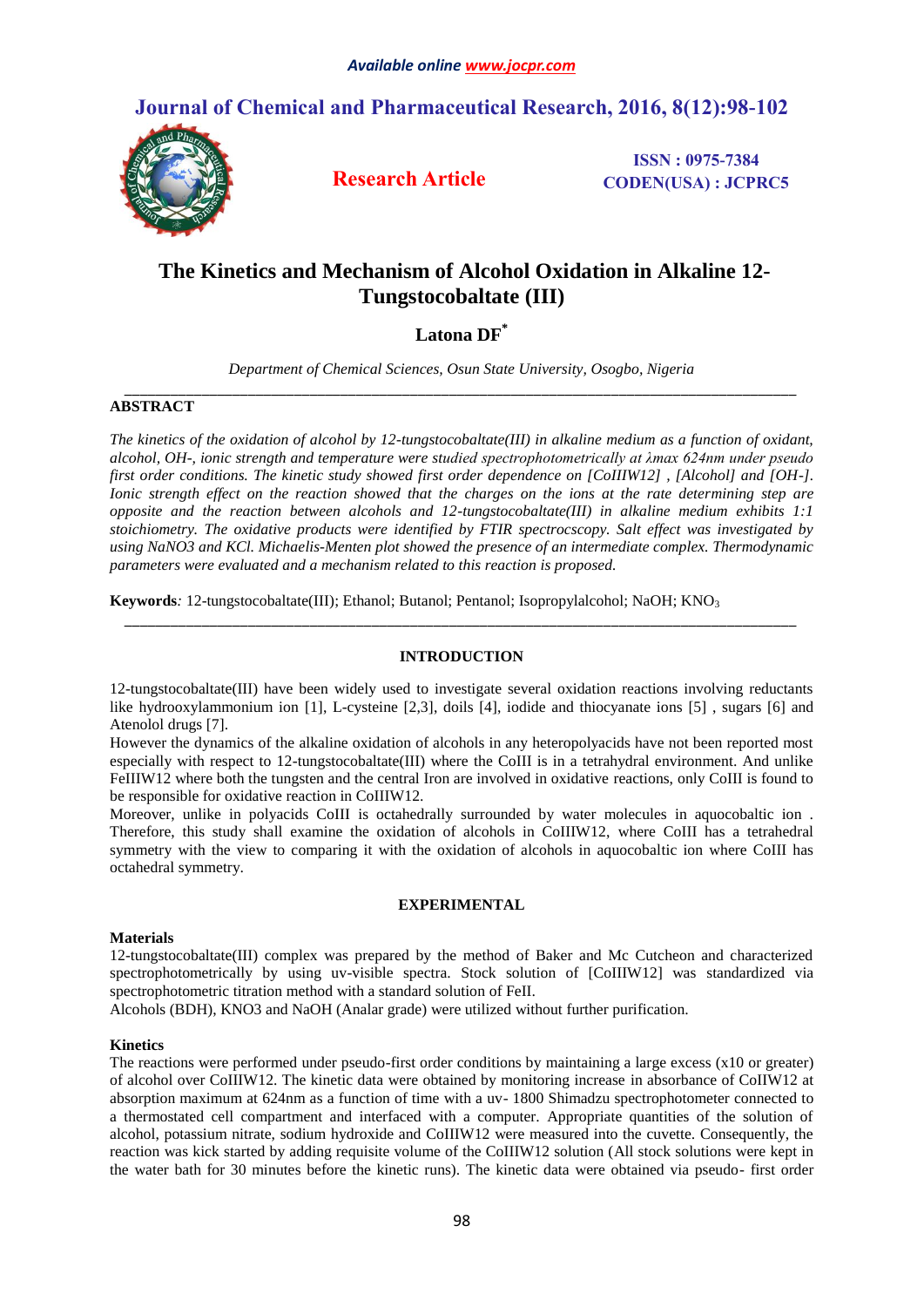condition with the concentration of the sugar in large excess compared with the oxidant concentration. The pseudo- first order rate constant (kobs) were calculated.

 $\_$  , and the state of the state of the state of the state of the state of the state of the state of the state of the state of the state of the state of the state of the state of the state of the state of the state of the

## **Stoichiometry**

Reaction mixtures of constant [CoIIIW12] at  $1.02 \times 10^{-4}$  mol dm-3 and varied [Alcohol] from 0.50 x 10-2 to 4.50  $\times$ 10-2 mol dm<sup>-3</sup>, [NaOH] 1.00  $\times$  10-2 mol dm<sup>-3</sup> and I= 0.25 mol dm<sup>-3</sup> at 298K were prepared. The absorbances of the solution were taken at 624nm after the reaction had gone to completion after 24hours. The stoichiometry was evaluated from the plots of absorbance versus [Alcohol] curve. The stoichiometry was found to be 1:1 that is one mole of CoIIIW12 per one mole of Alcohol.

#### **Product analysis**

A reaction mixture containing [CoIIIW12] 1.02 x 10-4 mol dm-3, [Alcohol] 3.00 x 10-2 mol dm-3, [NaOH] 1.00 x 10-2 mol dm-3 and I= 0.25 mol dm-3 was prepared and allowed to stand for two days. The product sample was frozen in the freezer and then loaded into the freeze dryer under the following conditions:

1. Condenser temperature -55oC

2. Period of drying - 15hrs

Then the product was analysed using Agilent Cary 630 FTIR Spectrometer.

## **Effect of [CoIIIW12]**

The observed first order rate constant (kobs) increases with increase in the [CoIIIW12] as shown in table 1. The order with respect to oxidant is unity by the linearity of pseudo-first order plot of In [CoIIIW12] against time and the slope of the plot of Inkobs vs In[CoIIIW12] gave 1.

| $10^5$ [Co <sup>3+</sup> ]/M | $10^3$ <sub>kobs</sub> /s <sup>-1</sup> |                |          |                  |  |
|------------------------------|-----------------------------------------|----------------|----------|------------------|--|
|                              | <b>Ethanol</b>                          | <b>Butanol</b> | Pentanol | Isopropylalcohol |  |
| 5.08                         | 1.12                                    | 0.85           | 0.89     | 1.04             |  |
| 7.62                         | 1.41                                    | 1.32           | 1.22     | 1.45             |  |
| 10.2                         | 1.95                                    | 1.65           | 1.57     | 1.8              |  |
| 12.7                         | 2.3                                     | 1.91           | 1.96     | 2.21             |  |
| 15.2                         | 2.62                                    | 2.48           | 2.52     | 2.56             |  |

**Table 1: Dependence of kobs with [oxidant]**

## **Effect of [Alcohol]**

The effect of substrate concentration on the rate of oxidation was determined by varying the initial substrate concentration and keeping all other parameters constant. It was observed that the pseudo- first order rate constants, kobs increases with increase in substrate concentration (Table 2). However, values for the second order rate constants obtained from the slope of the plot of kobs versus [S] were as follows: Ethanol 6.46 x 10- 2.M-1S-1; Butanol 5.56  $\times$  10-2M-1S-1; Pentanol 5.52  $\times$  10-2 Isopropylalcohol 6.31  $\times$  10-2M-1S-1. The plot of Inkobs vs. In[S] were found to be linear for all the substrates with slope 1, indicating a first order dependence with respect to the substrates. The linearity of a plot of Inkobs vs. In[S] shows that the rate of reaction increases with substrate concentration, indicating that the complex formation took place between substrate and the oxidant. Micaelis-Menten plot of 1/kobs vs. 1/[S] gave an intercept, showing the presence of an intermediate complex (Figure 1).



**Figure 1: Plot of 1/kobs versus 1/ [Alcohol]**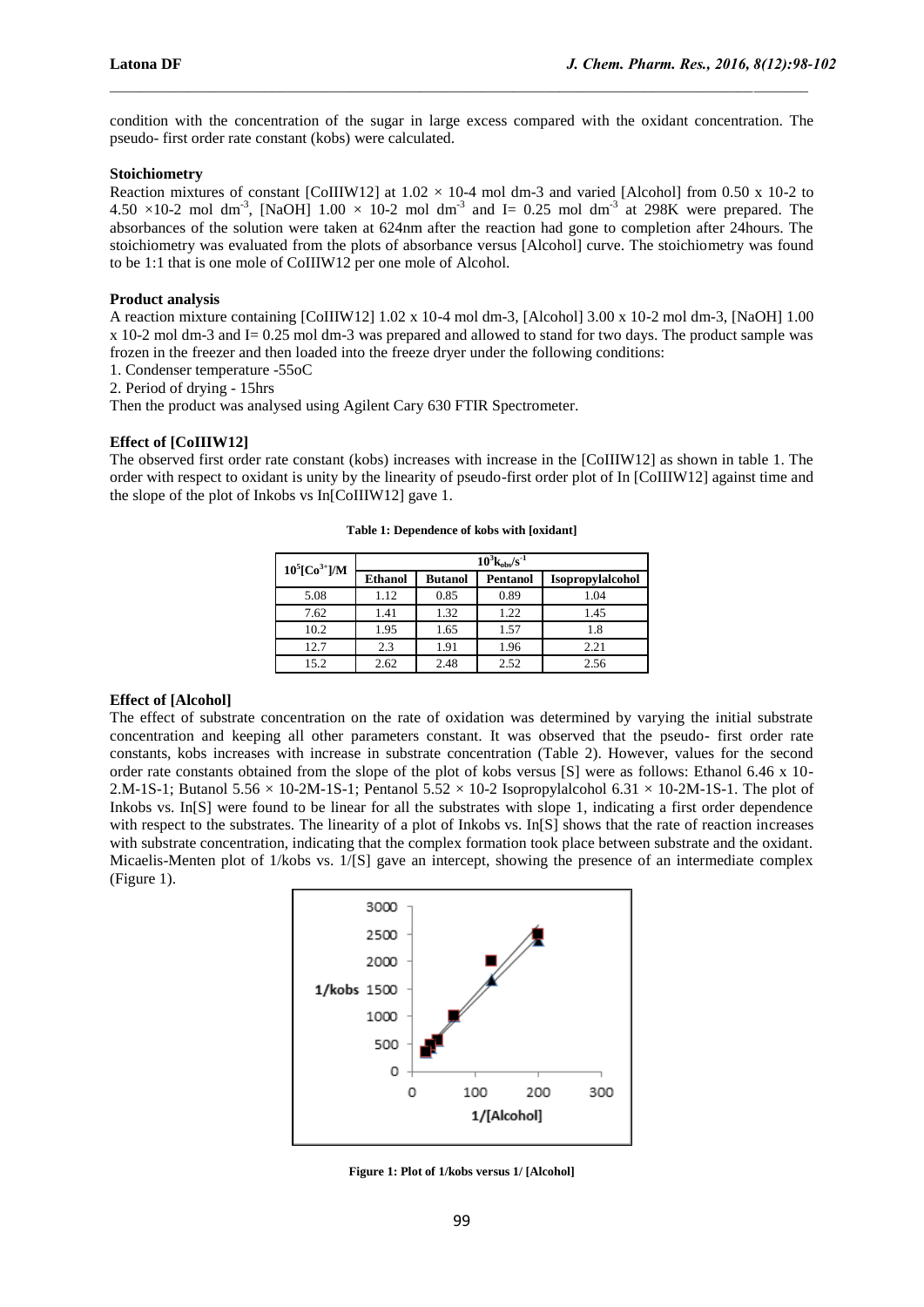| 102[Alcohol]/M                                              | <b>Ethanol</b> | <b>Butanol</b> | <b>Pentanol</b> | Isopropylalcohol |
|-------------------------------------------------------------|----------------|----------------|-----------------|------------------|
| 0.5                                                         | 0.42           | 0.25           | 0.22            | 0.4              |
| 0.8                                                         | 0.6            | 0.5            | 0.46            | 0.5              |
| 1.5                                                         |                | 0.91           | 0.85            |                  |
| 2.5                                                         | 1.75           | 1.42           | 1.4             | 1.75             |
| 3.5                                                         | 2.26           | 1.89           | 1.83            | 2.1              |
| 4.5                                                         | 2.8            | 2.5            | 2.25            | 2.8              |
| $[Co3+1 1.02 \times 10-4M [OH-] 1.00 \times 10-2M] = 0.25M$ |                |                |                 |                  |

**Table 2: Dependence of kobs with [Alcohol]**

 $\_$  , and the state of the state of the state of the state of the state of the state of the state of the state of the state of the state of the state of the state of the state of the state of the state of the state of the

#### **Effect of [OH-]**

The effect of [OH-] on the rate of oxidation showed that the reaction was affected by [OH-] as kobs increases with increase in [OH-] (Table 3). Plots of In kobs vs. In [OH-] showed a first order dependence on [OH-].

| $10^2$ [OH]/M                                                                                        | $10^3$ $\mathrm{k_{obs}}/\mathrm{s}^{-1}$ |                |          |                  |  |
|------------------------------------------------------------------------------------------------------|-------------------------------------------|----------------|----------|------------------|--|
|                                                                                                      | <b>Ethanol</b>                            | <b>Butanol</b> | Pentanol | Isopropylalcohol |  |
| 0.2                                                                                                  | 0.62                                      | 0.51           | 0.42     | 0.82             |  |
| 0.4                                                                                                  |                                           | 0.72           | 0.65     | 1.22             |  |
| 0.6                                                                                                  | 1.3                                       |                | 1.08     | 1.44             |  |
| 0.8                                                                                                  | 1.62                                      | 1.31           | 1.28     | 1.63             |  |
|                                                                                                      | 1.96                                      | 1.65           | 1.59     | 1.83             |  |
| $\left[\text{Co}^{3+}\right]$ 1.02 x 10 <sup>-4</sup> M [Alcohol] 3.00 x 10 <sup>-2</sup> M I= 0.25M |                                           |                |          |                  |  |

**Table 3: Dependence of kobs with [OH-]**

## **Salt effect**

The effect of salts like NaNO3 and KCl was carried out in order to ascertain the outer/inner sphere mechanistic point of view. The concentration [KCl] and [NaNO3] were varied between

0.05 to 0.60 mol dm<sup>-3</sup> keeping constant [CoIIIW12] at  $1.02 \times 10^{-4}$ , [Alcohol] at  $3.00 \times 10^{-2}$  mol dm<sup>-3</sup>, [NaOH] at  $1.00 \times 10^{-2}$  mol dm<sup>-3</sup> and I=0.25 mol dm<sup>-3</sup>. The result showed that the rate of reaction is dependent on [Salt] as shown in figure 2, indicating that the reaction went via outer sphere mechanism.



**Figure 2: Plot of kobs versus [Salt]**

#### **Effect of ionic strength**

The effect of ionic strength was investigated by varying the ionic strength of the reaction mixture between 0.10- 0.80 mol dm<sup>-3</sup> and keeping constant [CoIIIW12]  $1.02 \times 10^{-4}$  mol dm-3, [Alcohol] 3.00 x 10-2 mol dm<sup>-3</sup> and [OH-]  $1.00 \times 10^{-2}$  mol dm<sup>-3</sup>. A decrease in kobs with increase in ionic strength was observed as shown in table 4, therefore a plot of In kobs vs I1/2 would give a negative slope (figure 3), suggesting opposite charges on the ions participating at the rate determining step.

| $10$ I/M                                                                            | $10^3$ <sub>kobs</sub> /s <sup>-1</sup> |                |                 |                  |  |
|-------------------------------------------------------------------------------------|-----------------------------------------|----------------|-----------------|------------------|--|
|                                                                                     | <b>Ethanol</b>                          | <b>Butanol</b> | <b>Pentanol</b> | Isopropylalcohol |  |
|                                                                                     | 2.01                                    | 1.81           | 1.59            | 2.06             |  |
|                                                                                     | 1.88                                    | 1.7            | 1.32            | 1.82             |  |
|                                                                                     | 1.69                                    | 1.65           | 1.16            | 1.71             |  |
|                                                                                     | 1.52                                    | 1.5            |                 | 1.55             |  |
|                                                                                     | 1.29                                    | 0.8            | 0.86            | 1.31             |  |
| $[Co3+] 1.02 \times 10-4M$ [Alcohol] $3.00 \times 10-2M$ [NaOH] $1.00 \times 10-2M$ |                                         |                |                 |                  |  |

**Table 4: Dependence of kobs with Ionic strength**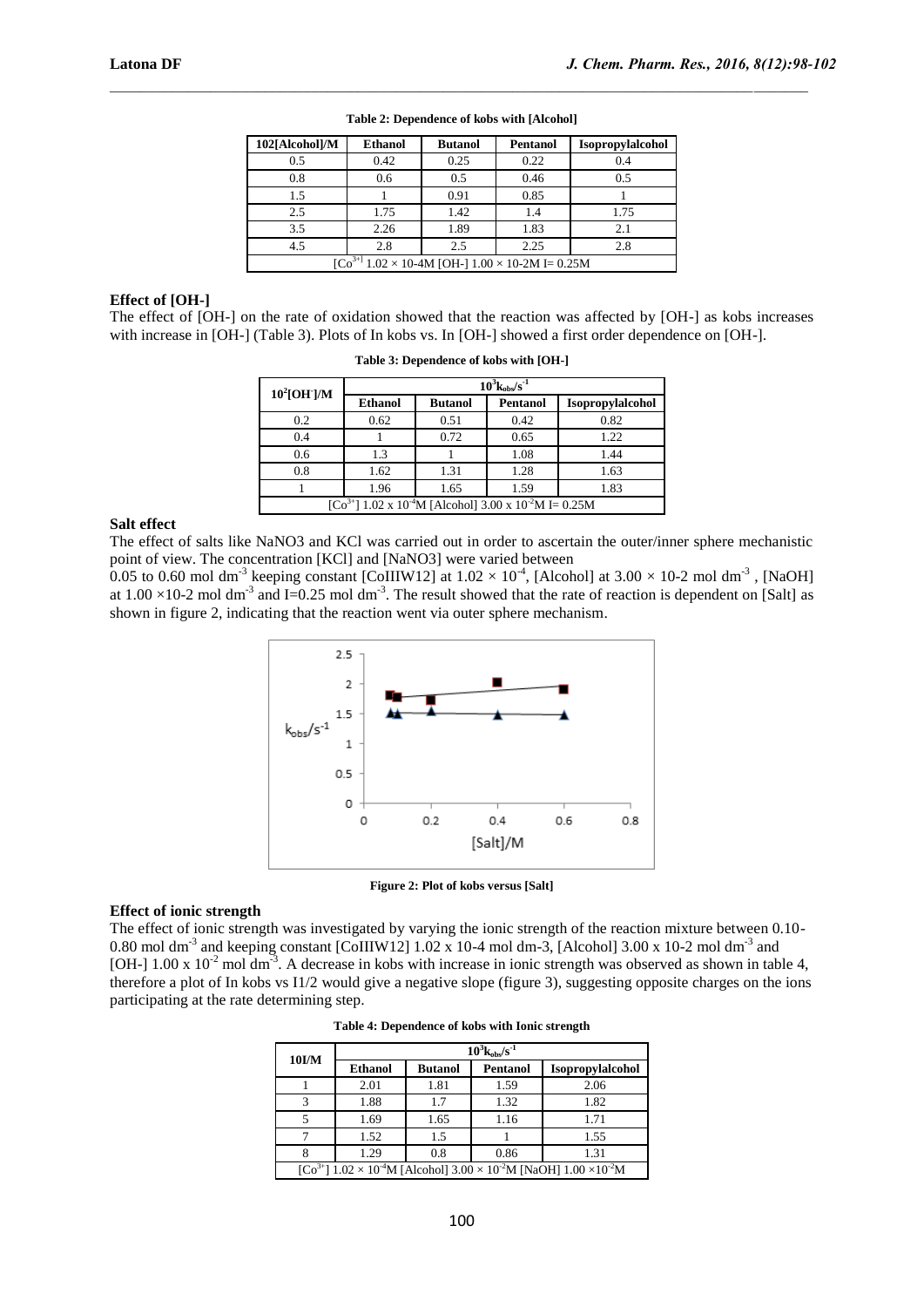#### **Effect of temperature**

The effect of temperature was monitored at constant [CoIIIW12] of 1.02 x 10-4 mol dm-3, [Alcohol] 3.00 x 10-2 mol dm-3,  $[NaOH]$  1.00 x 10-2 mol dm-3, I= 0.25 mol dm-3 and varying temperature range (298K-313K). The activation energies and the activation parameters  $(\Delta \#, \Delta S \#, \Delta G \#)$  for the reaction were obtained from the below relationship and are given in table 5.

 $\_$  , and the state of the state of the state of the state of the state of the state of the state of the state of the state of the state of the state of the state of the state of the state of the state of the state of the

$$
\log k = \log A - \frac{E_a}{2.303RT}
$$

$$
\ln\left(\frac{k}{T}\right) = \frac{-\Delta H^*}{RT} + \ln\left(\frac{k'}{h}\right) + \left(\frac{\Delta S^*}{R}\right)
$$

$$
\ln\left(\frac{k'}{h}\right) = 23.76
$$

 $\Delta G^{\#} = \Delta H^{\#}$  -  $T\Delta S^{\#}$  $K = Rate constant$ T= Temperature ΔH#= Enthalpy of activation ΔS#= Entropy of activation  $\Delta$ G# = Free Gibb's energy of activation R= Molar gas constant k/= Boltzmann's constant h= Plank's constant

**Table 5 : Activation parameters**

| <b>Alcohol</b>   | $Ea(kJmol^{-1})$ | $\Delta H^{#}(kJmol^{-1})$ | $\Delta S^{\text{\#}}(\mathbf{k}\mathbf{J}\mathbf{K}^{\text{-1}}\mathbf{mol}^{\text{-1}})$ | $\Delta G^{\#}(kJmol^{-1})$ |
|------------------|------------------|----------------------------|--------------------------------------------------------------------------------------------|-----------------------------|
| Ethanol          | 20.9             | 18.5                       | $-0.24$                                                                                    | 90.02                       |
| <b>Butanoll</b>  | 17.84            | 15.26                      | $-0.25$                                                                                    | 89.76                       |
| Pentanol         | 13.39            | 10.6                       | $-0.26$                                                                                    | 88.08                       |
| Isopropylalcohol | 26.25            | 23.53                      | $-0.22$                                                                                    | 89.09                       |



**Figure 3: FTIR Spectrum of product**

#### **RESULTS AND DISCUSSION**

The stoichiometry of the reaction was determined to be 1:1 mole ([CoIIIW12]: [Alcohol])  $ROH + COIIW12 + OH - \rightarrow Products + COIIW12$ 

A plot of 1/kobs vs. 1/[Alcohol] gave a straight line graph with an intercept(figure 1), indicating the presence of an intermediate complex in the course of the reaction. The dependence of the reaction rate on the ionic strength of the solution showed that ions of opposite charges are present at the rate determining step. Salt effect indicated an inner sphere mechanism as the reaction rate is dependent on the [NaNO3] and [KCl].

Moreover, similar values of ΔG# suggests same mechanism for all the substrates The IR spectrum of the product showed very broad –OH stretching at 3400-2400 cm-1, C=O stretching at 1730-1700 cm-1 and C-O stretching between 1320-1210 cm-1which can be attributed to the presence of carboxylic acid. Relatively low values of ΔH# shows the absence of high energy free radicals.

Therefore, for the reaction of alcohols with CoIIIW12 in alkaline medium, the stoichiometry and kinetic data are consistent with the rate equation (1)

$$
\frac{-a[co^{III}W_{12}]}{dt} = k'[Co^{III}W_{12}][ROH][OH^-]
$$
\n(1)

$$
ROH + Co^{III}W_{12} + OH^- \rightarrow \text{Products } + Co^{II}W_{12} + H_2O \tag{2}
$$